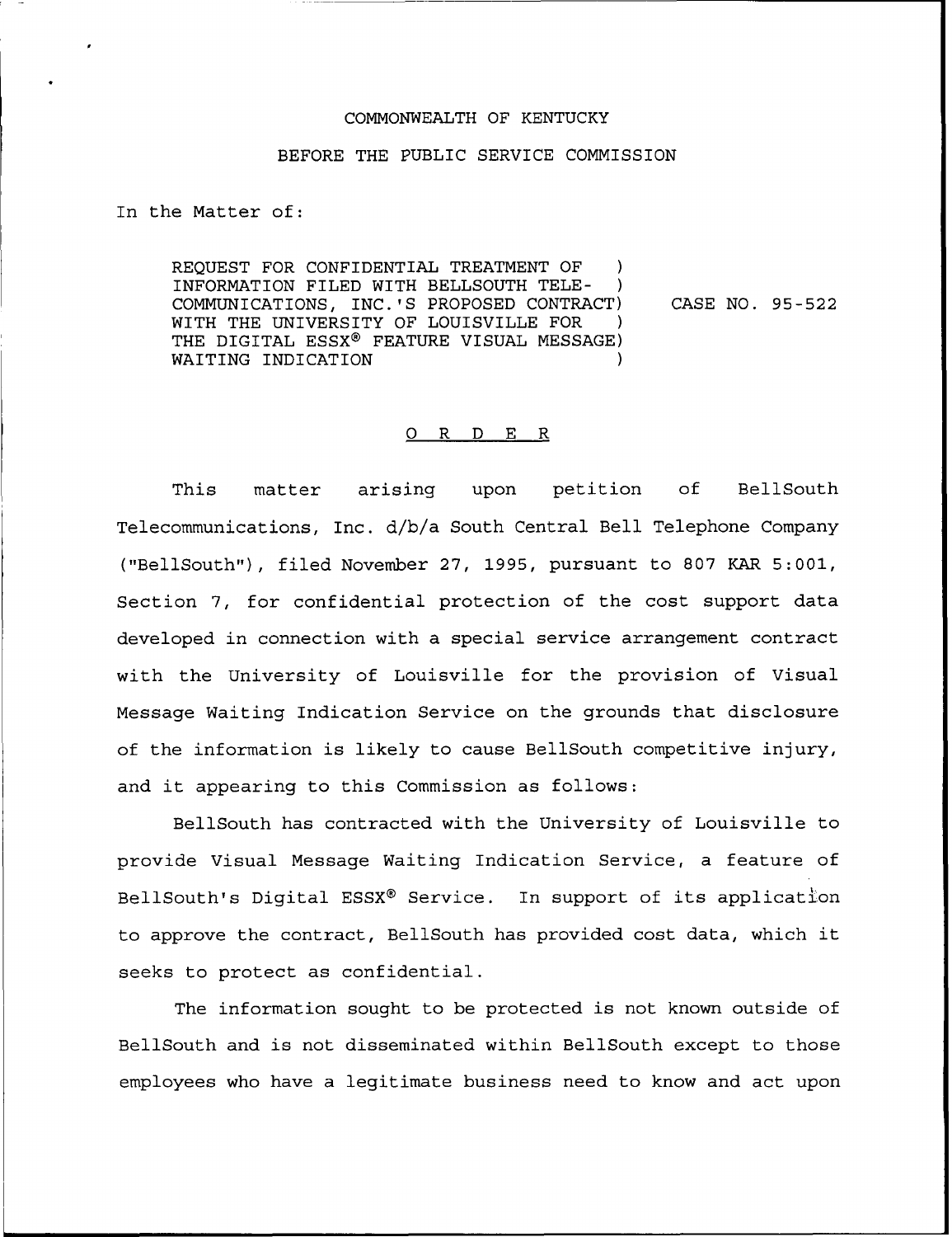the information. BellSouth seeks to preserve and protect the confidentiality of the information through all appropriate means, including the maintenance of appropriate security at its offices.

KRS 61.872(1) requires information filed with the Commission to be available for public inspection unless specifically exempted by statute. Exemptions from this requirement are provided in KRS 61.878(1). That subsection of the statute exempts several categories of information. One category exempted in paragraph (c) 1 of that subsection is commercial information confidentially disclosed to the Commission which if made public would permit an unfair commercial advantage to competitors of the party from whom the information was obtained. To qualify for the exemption, the party claiming confidentiality must demonstrate actual competition and <sup>a</sup> likelihood of substantial competitive injury if the information is disclosed. Competitive injury occurs when disclosure of the information gives competitors an unfair business advantage.

Visual Message Waiting Indication Service is <sup>a</sup> feature of Digital ESSX® Service. BellSouth's competitors for ESSX® Service are providers of PBX equipment who also offer same function. The information sought to be protected would enable competitors to determine BellSouth's cost and contribution from the service which they could use to market their competing service. Therefore, disclosure of the information is likely to cause BellSouth competitive injury, and the information should be protected as confidential.

 $-2-$